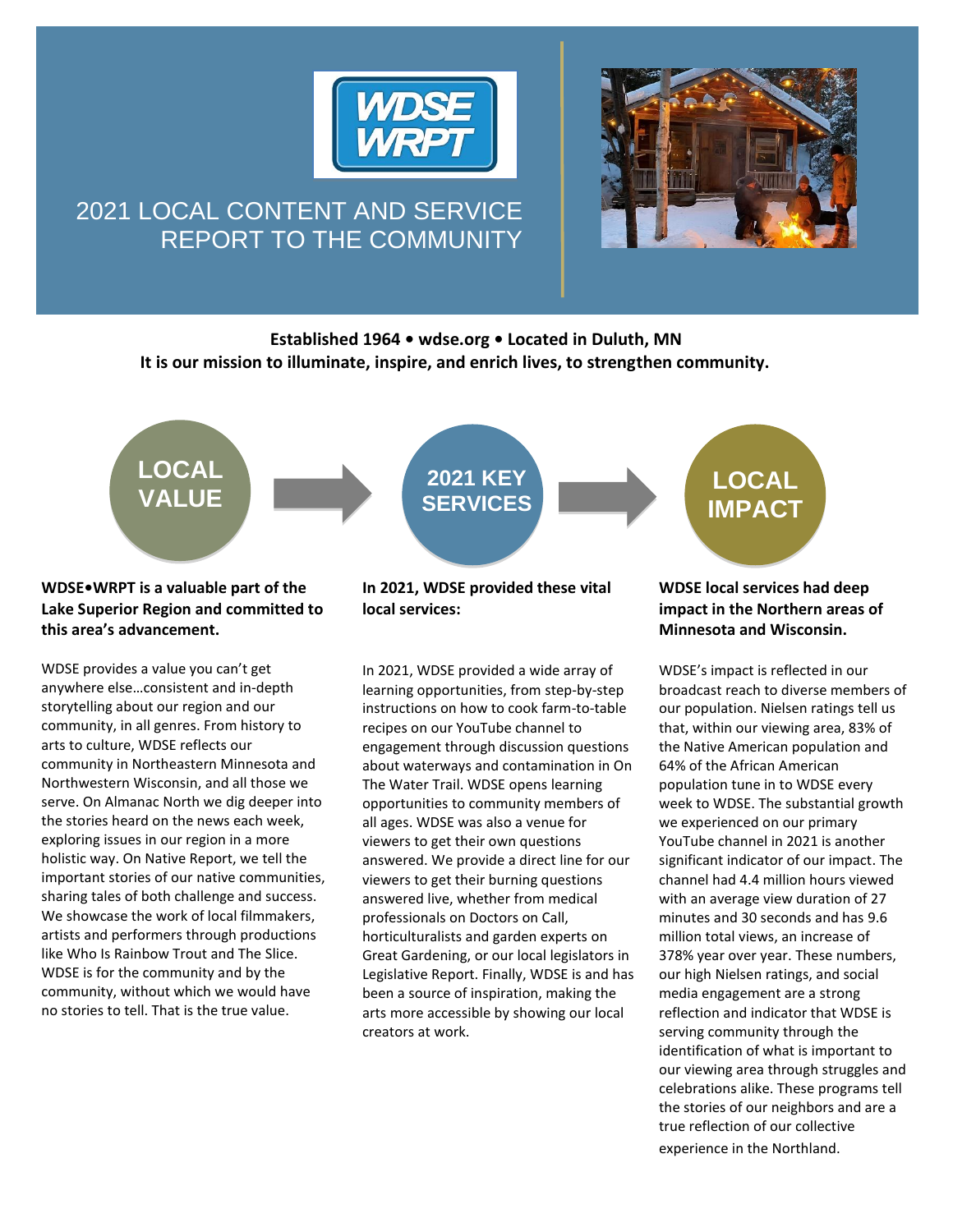

**Intersections:** Intersections is a series of five-minute stories highlighting community members who have overcome adversity and made a difference. This season, we interviewed Samuel Miltich, an international musician spent his adult life living with paranoid schizophrenia. During the pandemic, Sam's message to the world was "adaptation, acceptance, and gratitude." One viewer wrote, "Sam is a beautiful soul that battles daily with his struggle of schizophrenia. He is inspiring for all of us, reminding me how my situation is so very manageable." In another interview this season, in honor of Black History Month, WDSE featured activist, mother, and poet, Sandra Oyinloye. Sandra is the co-founder of DanSan Creatives, an artist collective. Her story had a powerful effect on many viewers, one commenting, "I know of Sandra and her husband Daniel. They enrich the lives of the community and fearless in bringing forth what it means to be black in Northeastern Minnesota."

**Great Gardening:** Corona virus, for many reasons, created new and renewed interest in gardening with people from all ages. Our eight-part series focused on the new gardeners and how to garden during times of COVID. This series also included six segments of farm to table, demonstrating ways to maintain the efficacy of the vegetables in cooking, aimed at those on a tight budget and limited resources. We created a YouTube channel where we are experiencing success. Two examples: within three months the spring special had 2,086 views. In addition, 16,000 views of how to get rid of Creeping Charlie. Facebook Comment: "Loved the show! So much great information!" Cookie Pautz.

**Making It Up North:** A 10-episode magazine show for people making their way in Northern Minnesota. In this WDSE-TV series, explore stories artists, artisans, and entrepreneurs who carved their own path to make a living and broken through the barriers of life in the northland to thrive by using their talents to create economy for self and community realizing their dreams. The impact of this program ranges from increasing business of the artistic entrepreneurs featured to creating connection between community members and how the lifestyle of one community resonates with many. Episodes include Finding Neverland: Ashley Bredemus and Cassidy Ritter redefine the term of what it means to be an outdoorswoman and what it is like to live in the woods close to the Canadian border. One viewer comment, *"I have new insights to my own struggles. Life is hard in the northland, and they give me a sense of belonging, a sense of sisterhood."* Making It Up North's episode, Sauna Traditions, has 44,597 online views. Comments include: *"Beyond impressed with the quality of this documentary and how the makers put together the story of sauna in our heartland."* – Sauna Times, and *"Best. Show. Ever. We need more episodes!"* – Ryan Brubaker. Media mentions in newspaper, radio and blogs: Duluth News Tribune, WTIP, KAXE, Northshore Art Scene. This program had a 20% increase on Social Media platforms.

**Northern Rhythms Documentary:** Explores the unique natural landscapes of the Northland through music. This documentary will feature Northern Minnesota musicians playing everything from country to jazz to classical in the places that inspire them, from deserted mine pits to soaring vistas to popular beaches. The documentary will feature sweeping views of some of the Northland's most beloved natural and industrial landscapes, as well as interviews with the featured musicians about how this region inspires them.  

**IMPACT:** During a time when music venues were yet to be fully opened, this program gave viewers the opportunity to see incredible local performers. Not only that, but they were able to view them in some of the most aweinspiring locations in the region.

"A stunning production of great performers and landscapes. Awesome job WDSE." – Steve Gregorich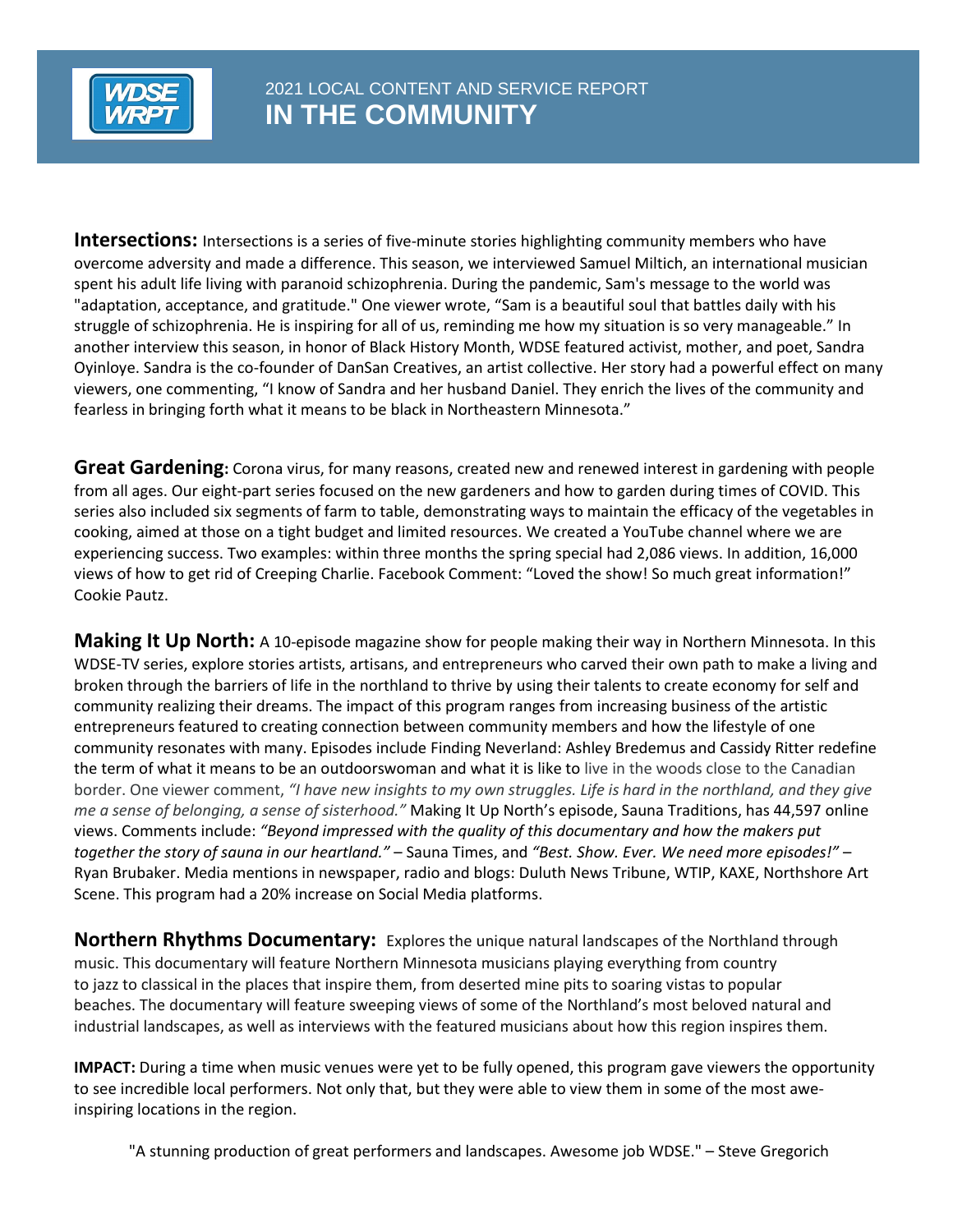

2021 LOCAL CONTENT AND SERVICE REPORT **IN THE COMMUNITY**

**IN THE COMMUNITY**



Art Heals: The Jingle Dress Project

**Native Report:** The Native Report team, predominantly of Native descent, creates this magazine style series that celebrates Native American culture and heritage, listens to tribal elders, elevates the voices of youth, and talks to game-changers and leaders of Indian Country today. This program is the oldest of its kind in the PBS station member system. Each passing year, the Native Report team, made up of Native Americans, increases their quality of production as well as their reach through word of mouth and distribution through the PBS system. Native Report has been on 193 channels in 69 markets and in 38 states since its first season.

Examples of these important stories include Art Heals: The Jingle Dress Project: A Diné (Navajo) Nation photographer, takes the healing power of the jingle dress to the land. The group stopped in Minnesota's 'Indian Mounds Regional Park' as part of a national 'Art Heals: The Jingle Dress Project' photography journey. The mission was to learn more about the origin of the jingle dress dance tradition, to bring healing during the pandemic and to reclaim special places.

#### Viewer Comments:

"I feel that it brought what we were doing to a wider audience and educated people on the process and the meaning behind our work. I appreciate having a Native woman recording and telling our stories…It was really cool to be able to be interviewed by someone who understood these things and created a completely different interview experience. It's important that we are portraying the right messages from our stories so that we are not enforcing stereotypes. That I believe has a big impact on both our own communities and the wider public." -Michelle Defoe

"For me, working on the story about the revitalization of the Dakota language has encouraged me to study the language to help preserve it. I received amazing feedback from Dakota people and also non-Native people who have shared this story with people the know. I'm excited to continue telling stories of the native people highlighting our strengths as community."

– Tina Morgan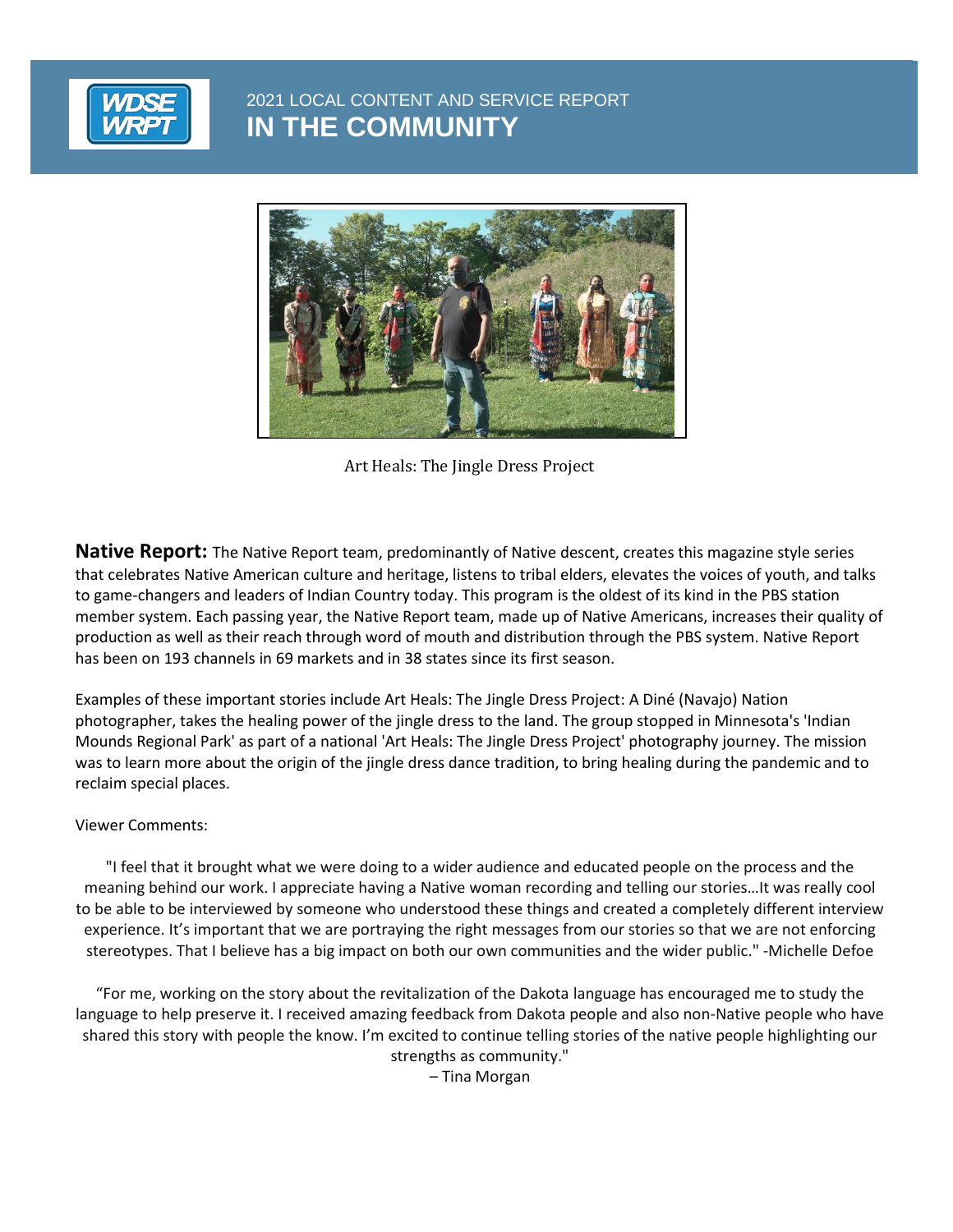

# 2021 LOCAL CONTENT AND SERVICE REPORT **STORIES OF IMPACT**

**On the Water Trail** explores the water science of the St. Louis River Watershed. In a new six-episode series featuring short online videos, meet the people who are working to improve the waterway after decades of dumping sewage and other legacy contamination. The intended audience is middle school science students and anyone with an interest in the issue. This is a nationally relevant story in our own backyard that far too few of our community understand at this level, particularly young people. Our relationship with the key organizational players in this work, along with our goal to increase collaboration with educational institutions, makes this a key project for WDSE. The state of the state of the Host Emily Lockling



**IMPACT:** On the Water Trail will be published December 2021. The goal for the program is to really provide a resource to students, educators, and lifelong learners on the impact of the St. Louis River and the issues it faces. We had community partners, teachers, and students review the pilot episode in our process of completing production and this received excellent reviews and helpful feedback.

Teacher's feedback from her students: "They appreciated that you explained the WHY = relationships to the present/reasons it matters to us now."

Community partner feedback: "I found this very effective in explaining the conditions of the river around Wood waste, why the restoration was needed, and what the outcomes will be."



**Documentary:** The Question Who Is Rainbow Trout? is familiar one to the fans of Rainbow Trout classic country shows on WTIP. The passion, sacrifice, and a desire to empower people can be heard in his voice stories and sounds. The feeling of home. A celebration of life. We document a journey around the mystery of this dynamic and fun volunteer DJ, with voices of well-known classic country artists singing classic tunes and voices of fans from way past the boundaries of the air waves. Rainbow through WTIP (a community radio) engaged and created a space for classic country in a way that has left a diverse range of people inspired around **Minnesota and beyond.**

**IMPACT:** Who Is Rainbow Trout? was our chance to work with local filmmakers and producers to tell a hyperlocal story. People in this region know and love radio DJ Rainbow Trout and were thrilled to share in the celebration of his career. Producers Ivy and Arne Vainio and filmmaker Daniel Oyenloye, along with WDSE, brought together over 1,400 people for the screening of this program on Facebook! Comments from attendees include:

> "Impossible to pick one highlight, the entire program was AMAZING!" Another viewer said they learned "about resilience! Rainbow had such a hard life, but is still a kind, gentle soul."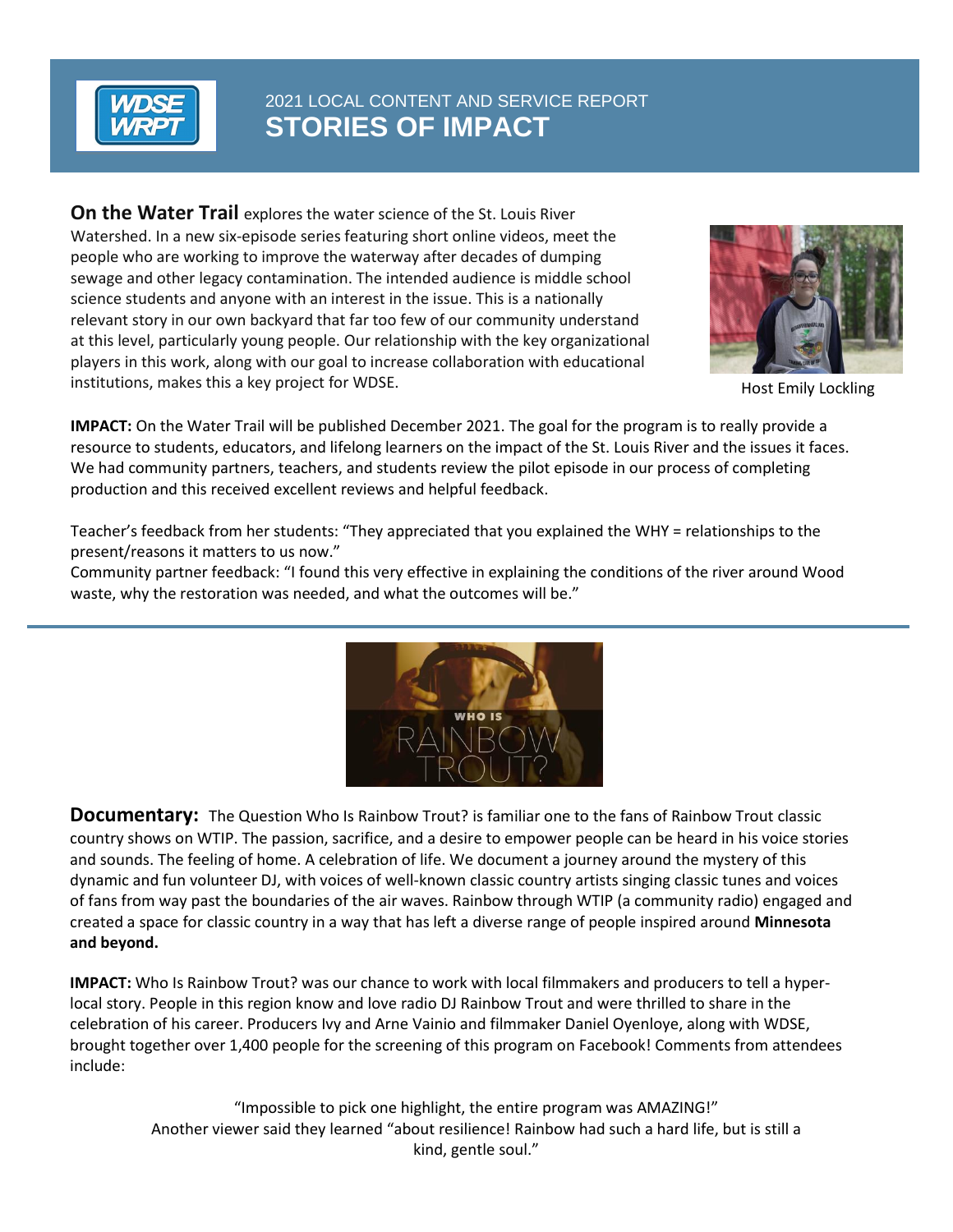

# **"COVID-19 Vaccine: Finding Answers,"**

In 2021, WDSE was not only recognized with five Emmy nominations for our local productions, but also received the Board of Governor's Emmy® Award from the Midwest Chapter, in honor of our production "COVID-19 Vaccine: Finding Answers," the most prestigious award from the Midwest Chapter as it is the only one voted on directly by the Board of Governors which represent all media professionals from TV stations and various other platforms across our five-state region. The Governor's Emmy® Award honors visionary, long-standing relationships that creatively and effectively use corporate, non-profit, and broadcast resources to showcase the power of broadcasting to advance a mission or message. WDSE worked in collaboration with our St. Louis County Health Department and all area hospitals as well as with the local ABC, NBC/CBS, and FOX television stations and the Duluth News Tribune to educate viewers on the challenges our community and local health care providers faced due to coronavirus, and to provide answers to many of our burning questions. WDSE also leveraged this opportunity to interview Dr. Michael Osterholm as part of our call-in program, Doctors On Call. As part of Joe Biden's COVID-19 Advisory Board, Osterholm discussed national and local issues. This episode received a 2.5 HH Nielsen rating and garnered 4,110 views on our YouTube Channel. One viewer commented, "Thank you for bringing Dr. Osterholm to Duluth! We love our local docs information, and it helps to hear that our medical community is on track!"



#### **"COVID-19 Vaccine: Finding Answers"**

#### **Partner Comment**

"Now that a few days  $-$  almost a week  $$ has passed, I've had time to digest and reflect on just how well last week's COVID vaccine programming went. I want to thank you again for all that you did. I've received so much positive feedback, and I hope you are hearing it, too!

> Dana Kazel, St. Louis County Communications Manager